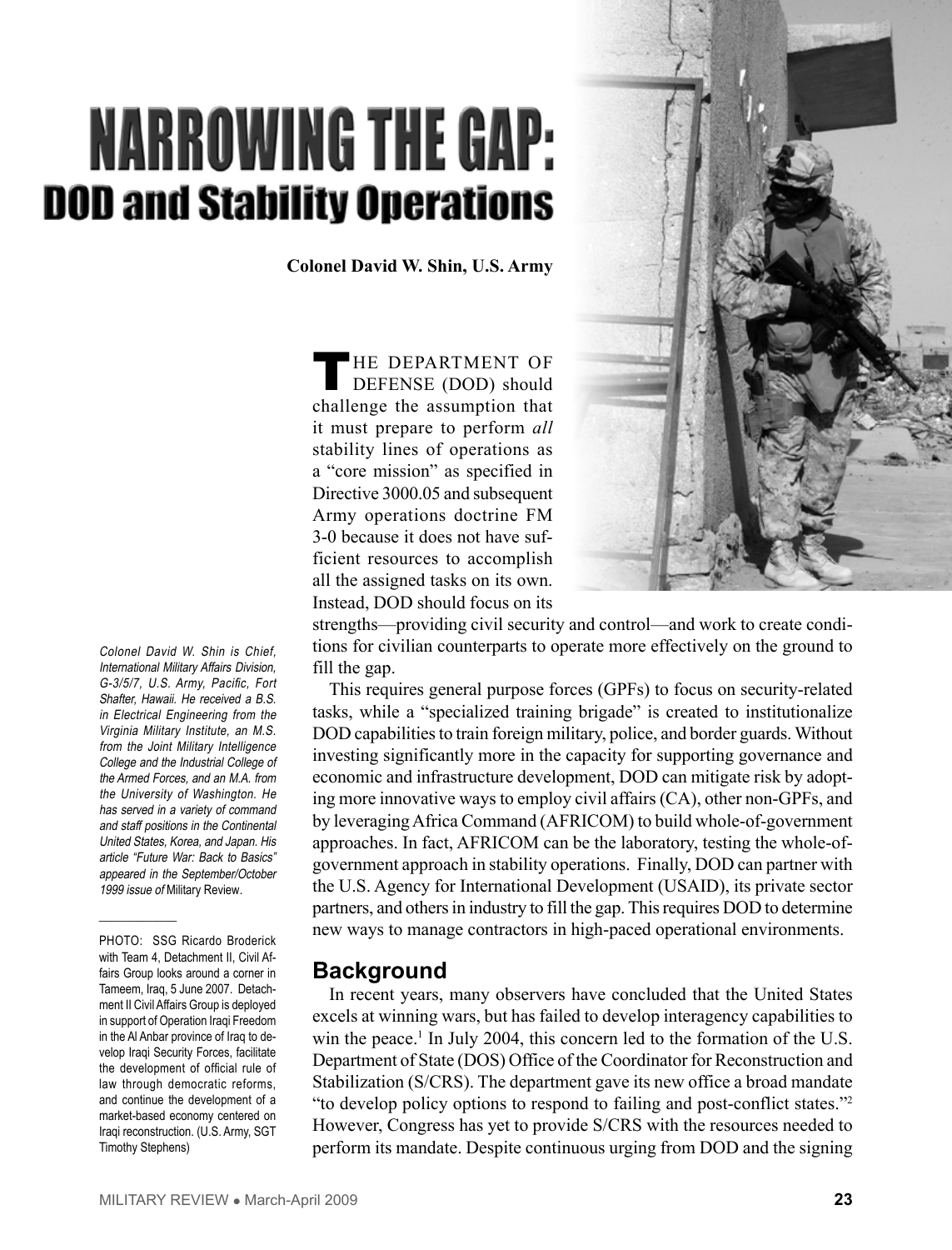of National Security Presidential Directive 44 in December 2005, Congress failed to achieve consensus to resource S/CRS properly.<sup>3</sup> Although making some progress by initiating strategic planning, and engaging with allies, regional, and international organizations,S/CRS only had about 10 active and 90 standby corps members in March 2008, who could deploy quickly in response to a crisis.<sup>4</sup> Upon passage of proposed legislation this capacity could be expanded by adding 500 volunteers to the Civilian Reserve Corps for the near term.<sup>5</sup>

Many in DOD have concluded that, while building civilian capacity for expeditionary capabilities remains a top priority, DOD must assume doing so "will take years, if not decades, and require revolutionary Congressional action with respect to budgets and authorities."6 This means, "U.S. military forces shall be prepared to perform all [stability] lines of operations when civilians cannot do so."7 However, after DOD Directive 3000.05 (November 2005) made stability operations a "core mission" on par with combat operations for the U.S. military, DOD has not decided how much capacity is needed to fill the civilian gap and whether doing so requires a standing stability operations force.8 The Directive says stability operations tasks include—

• Rebuilding host-nation institutions including security forces, correctional facilities, and judicial systems.

• Reviving the private sector, including promoting economic activity and infrastructure development.

● Developing representative government institutions.9

The assumption that DOD should perform *all* of the stability operations tasks identified in the Directive as a "core mission" should not go unchallenged. DOD should instead focus its efforts on the two security-related tasks of the Army's five stability lines of operations. It should accept limited risk by being judicious in investing in GPFs and avoid the temptation to build capabilities that the DOD is not best suited to perform.

# *…made stability operations a "core mission" on par with combat operations*

To mitigate risks inherent in this strategy, DOD should consider more innovative ways to employ Civil Affairs and leverage AFRICOM to build whole-of-government approaches that prevent fragile states from failing or relapsing into instability. DOD should take bold steps to institutionalize lessons learned from experiences in Afghanistan and Iraq by creating a "specialized training brigade" for training foreign security forces.10 To narrow the gap further, DOD should aggressively promote interagency cooperation by supporting non-DOD members operating in insecure environments and partnering with private industry, academia, nongovernmental organizations, and the private sector. This will require building a significant capability within DOD to manage contracts. It appears USAID is best positioned to help DOD partner with the private sector. More DOD-USAID cooperation could narrow the civil-military gap and improve U.S. stability operations planning and execution.

# **Why DOD Directive 3000.05?**

The trend in recent years indicates that our foes do not want to compete with the U.S. military in conventional combat so our future success will largely depend on conducting operations in the midst of civilian populations. A recurring theme during U.S. military operations throughout the 1990s and our current campaigns in both Iraq and Afghanistan, clearly demonstrate the need to improve the U.S. military's stability operations capabilities. While promoting an increased deployable civilian capacity is a top DOD priority, many believe it would take years to develop this capacity. In the meantime, DOD would work to "mitigate the negative effects of predictable gaps in civilian capacity by preparing U.S. military forces for likely stability operations tasks."<sup>11</sup> The need for developing stability operations capability becomes even more urgent when one considers that from 1990 to 2006, the U.S. military sacrificed four times the lives and treasure during stability operations than they had in conventional combat operations. In 2006, the Defense Science Board concluded DOD could successfully implement the Directive without "expensive technology, new weapons acquisition, or massive re-organization."12 The board also determined that the key is to change mind-sets that no longer apply, but will that be enough?<sup>13</sup>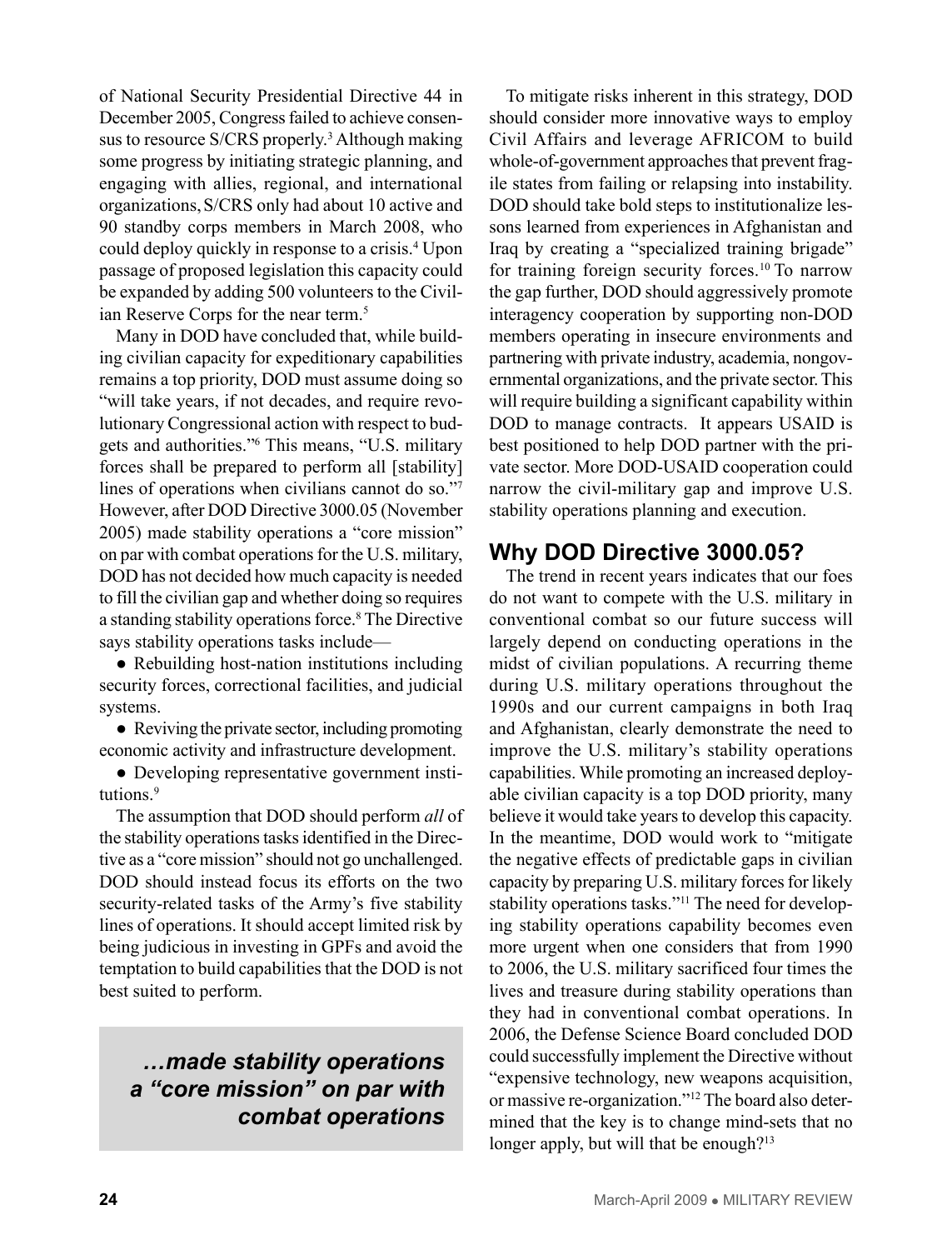#### **Stability Operations Tasks and Solutions**

As the need for developing stability operations capability gained momentum, the U.S. Army identified the following five stability operations tasks in February 2008:

- Provide civil security.
- Provide civil control.
- Restore essential services.
- Support to governance.

● Support to economic and infrastructure development.<sup>14</sup>

Arguably, the U.S. military is trained and equipped to execute many of the security-related tasks, however it lacks the capacity to follow through on the governance and development-related tasks. In light of this capability gap, the U.S. military should take the lead in providing civil security and control that creates the conditions for the interagency to operate on the ground and avoid expanding DOD's capacity for governance and development. What are some implications of this strategy?

# **Civil Security**

The Department of Defense taking the lead on U.S. government security missions means that GPFs must provide civil security to protect the local population from both domestic and foreign threats, and assist helping the host-nation's security forces to fight terrorists, criminals, and other obstructionist groups.15 In cases such as Kosovo, where there are no police, judges, or jails, the U.S. military will have to exercise full policing authority and perform other functions essential to establishing the rule of law (i.e., operating a court system and corrections facilities).16 This will require more military police units and a commitment to train brigade combat teams to support civil law enforcement. This effort must include tasks commonly associated with constabulary forces.

The 1969 military manual *Constabulary Capabilities for Low-Level Conflict* states the reason for a constabulary force is "to create order in an unstable situation while assisting in and encouraging the development of social organizations and public attitudes that are conducive to long-term stability."17 While some may question this requirement, history shows that the U.S. military has habitually filled this role "by conducting operations as a trained constabulary force or in a constabulary role until

the creation of permanent civilian institutions or the transition of operations to a competent authority."18 For example, the U.S. military has historically performed some constabulary duties in the following: the post-Civil War reconstruction effort, U.S. intervention in the Caribbean in the early 1900s, post-World War II Germany and Japan, Haiti, Somalia, the Balkans, Afghanistan, and finally Iraq.19

Furthermore, today's Army doctrine calls for civil support operations, which suggests that the Army's traditional constabulary role remains a mission essential task. Doctrine states that when required, the Army will "provide support to local, state, and Federal law enforcement officers. In extreme cases, and when directed by the President, Regular Army forces [will] maintain law and order."20

Nevertheless, the goal is to transition to either international or locally trained host-nation police forces. Training host-nation security forces should remain DOD's primary role in promoting "governance and participation." DOD should take the lead in training the host-nation's military, police, and border guard forces. DOD can expect other elements of national power to participate in stability and reconstruction tasks only when it provides a secure environment through policing and border protection.21 When civilian officials arrive in insecure environments, DOD must protect them so they can operate to shape conditions for improved stability and civil support. To achieve this civil-military synergy, DOD must be willing to provide dedicated military escorts for civilian officials. Instead, DOD provides security support on an ad hoc basis or forces civilian government agencies to rely on private security firms for protection. In Iraq, outsourcing security soon became "prohibitive" and ad hoc approaches caused inevitable delays, schedule adjustments, and a DOS-DOD debate over "whether to use military or contract guards and who should pay for them."22 If DOD is unwilling to provide security for civilian officials, it should not expect U.S. government civilians to assume the risks associated with operating in an unstable environment. Furthermore, without protection, a fully resourced civilian corps will be ineffective, even if they are on the ground in sufficient numbers.

The most significant gap within the security sector appears to be DOD's lack of capacity to operate a judicial system. Civil affairs can help fill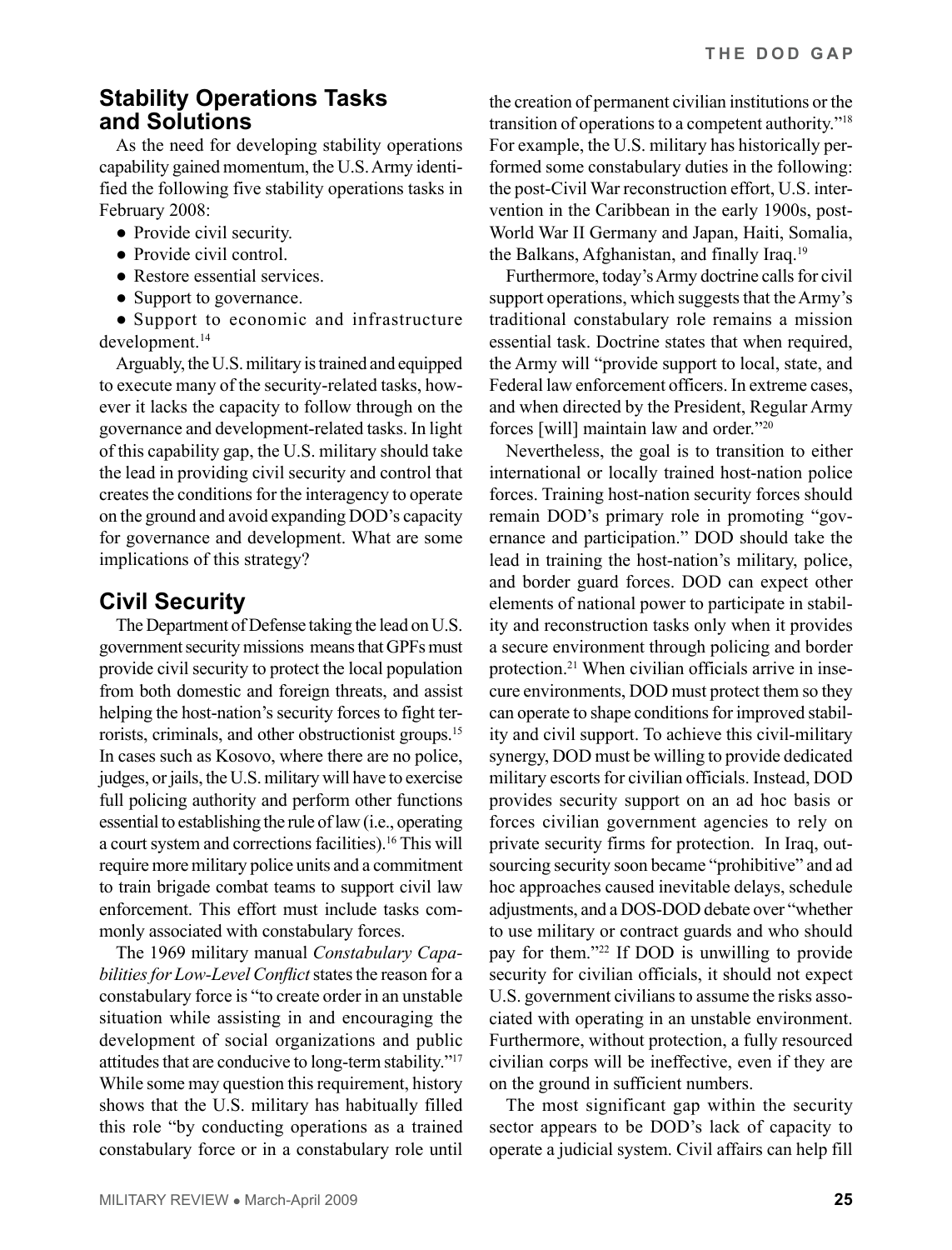some gaps. Army doctrine states that CA units are capable of providing modular packages to plan and enable rule-of-law development as it pertains to fair, competent, and efficient enforcement applications "of the civil and criminal laws of a society through impartial legal institutions and competent police and corrections systems."23 This CA capability includes judge advocates and related specialists trained in international and comparative law.24 USAID and its partners can also assist in filling the gap, but as Lieutenant General Peter W. Chiarelli reminds us, USAID currently has only about 3,000 employees (compared to 15,000 during the Vietnam War) and is "little more than a contracting agency."25

Like many U.S. government organizations, including DOD, USAID experienced personnel cuts over the years and relied upon the private sector to fill the gap. Despite this setback, USAID still manages to maintain its presence in many fragile, failing, and developing states around the world. USAID personnel and their partners have the developmental expertise, local knowledge, and contracting capacity to be true force multipliers for DOD. In fact, USAID is probably in the best position amongst all the U.S. government agencies to leverage their knowledge about private sector support for stability operations. This includes insights regarding indigenous private sector capabilities and capacity.26 In the end, closer DOD-USAID collaboration has the potential to narrow the civilmilitary gap and improve U.S. government stability operations planning and execution.

For example, USAID has "indefinite quantity" contracts and other contracting arrangements with the private sector (for-profit companies, nongovernmental organizations, and universities) for "strengthening rule of law and respect for human rights."27 These involve eight primary contractors and approximately 33 sub-contractors.28 DOD can coordinate with USAID to access this rule-of-law private sector and fill the gap.

*USAID personnel and their partners have the…capacity to be true force multipliers for DOD.*



**COL Todd B. McCaffrey, commander, 2d Stryker Brigade Combat Team, 25th Infantry Division, Multi-National Division-Baghdad sits with guests from the United States Agency for International Development at the opening of the new microfinance office in Sab al-Bor, 1 March 2008.** 

# **Civil Control**

According to Army doctrine, civil control "regulates selected behavior and activities of individuals and groups."29 The population's activities are channeled "to allow provision of security and essential services while coexisting with a military force conducting [stability] operations," and it may include "crowd control."30 This suggests civil control could be a subset of civil security. If the military is capable of providing civil security, it should be able to manage civil control. However, without this capability, the Army must rely on civil capacity that currently is incapable of responding to crisis in a timely manner. For example, the UN called for a crowd control capability in Kosovo because of civil disturbances, and the international special police units took almost a year to deploy to Kosovo.<sup>31</sup>

## **Restoring Essential Services**

While restoring essential services is another critical component of stability operations, restoring electrical power is not included in Army doctrine. Army doctrine emphasizes providing emergency medical care, preventing disease epidemics, providing food and water, and providing emergency shelter and basic sanitation such as sewage and garbage disposal.32 The military can perform many of these tasks with medical, CA, engineer, and general purpose forces. Restoring electricity or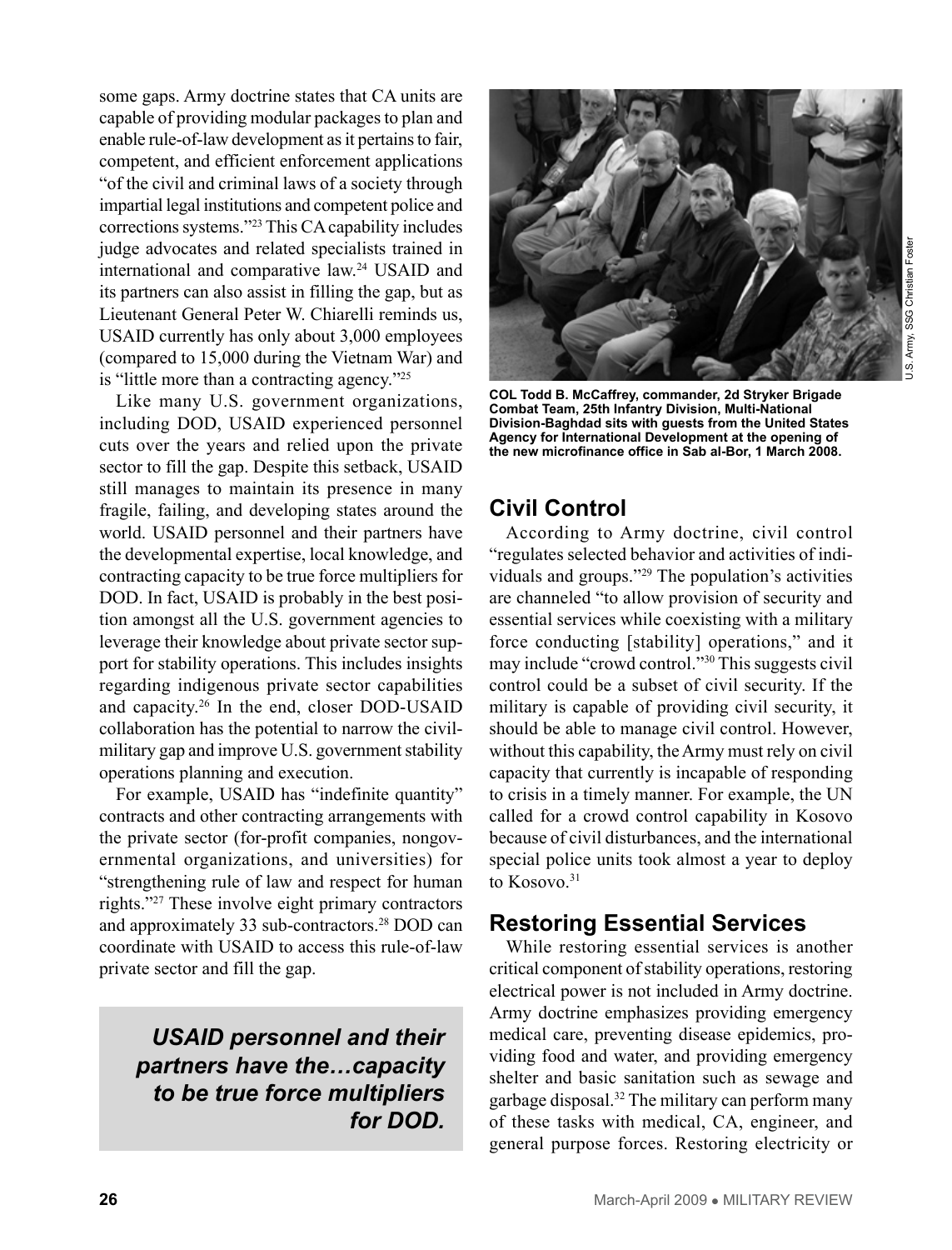

**Pictured is the power station in Taji, Iraq, 23 December 2008, during a U.S. Army essential services survey in the city.** 

building additional electrical capacity can also be contracted through the U.S. Army Corps of Engineers. Although we should be careful not to promise something we cannot deliver, the indigenous population can perceive our failure to provide adequate electricity as a general failure to restore order and stability as was the case in Iraq.<sup>33</sup>

As a result, from October 2003 to March 2006, a significant part of the Iraq Relief and Reconstruction Fund was spent on restoring the electrical grid for the nation of Iraq.

● The U.S. Army Transatlantic Programs Center contracted with Odebrecht-Austin company to maintain a Gas Power Plant for \$38.66 million.

● Shaw Centcom Services to rehabilitate a transmission line and substation for \$15.42 million.

● Washington International/Black and Veatch to rehabilitate a generator for \$64.29 million.

● Joint Contracting Command-Iraq-Afghanistan contracted with Fluor to construct an electric power plant for \$4.5 million.

• The U.S. Army Corps of Engineers—Gulf Region Division contracted with KEC-OZDIL to design and reconstruct a transmission line for \$23.86 million and with "Iraqi Company I" to build an electrical complex for \$2.87 million.<sup>34</sup>

The military can maintain the capacity for restoring electricity by partnering with industry to ensure this capability is available when needed, similar to the way USAID uses its indefinite quantity contracts.

#### **Support to Governance**

The U.S. Army doctrine for supporting improved governance includes—

● Developing and supporting host-nation control of public activities, the rule of law, and civil administration.

● Maintaining security, control, and essential services through host-nation agencies (includes training/equipping security forces and police).

● Supporting indigenous efforts to normalize succession of power (elections).

This effort is a natural extension of civil security, civil control, and essential services tasks, which is the foundation for supporting governance. As noted earlier, the military should play a leading role in security by helping to rebuild "indigenous institutions including various types of security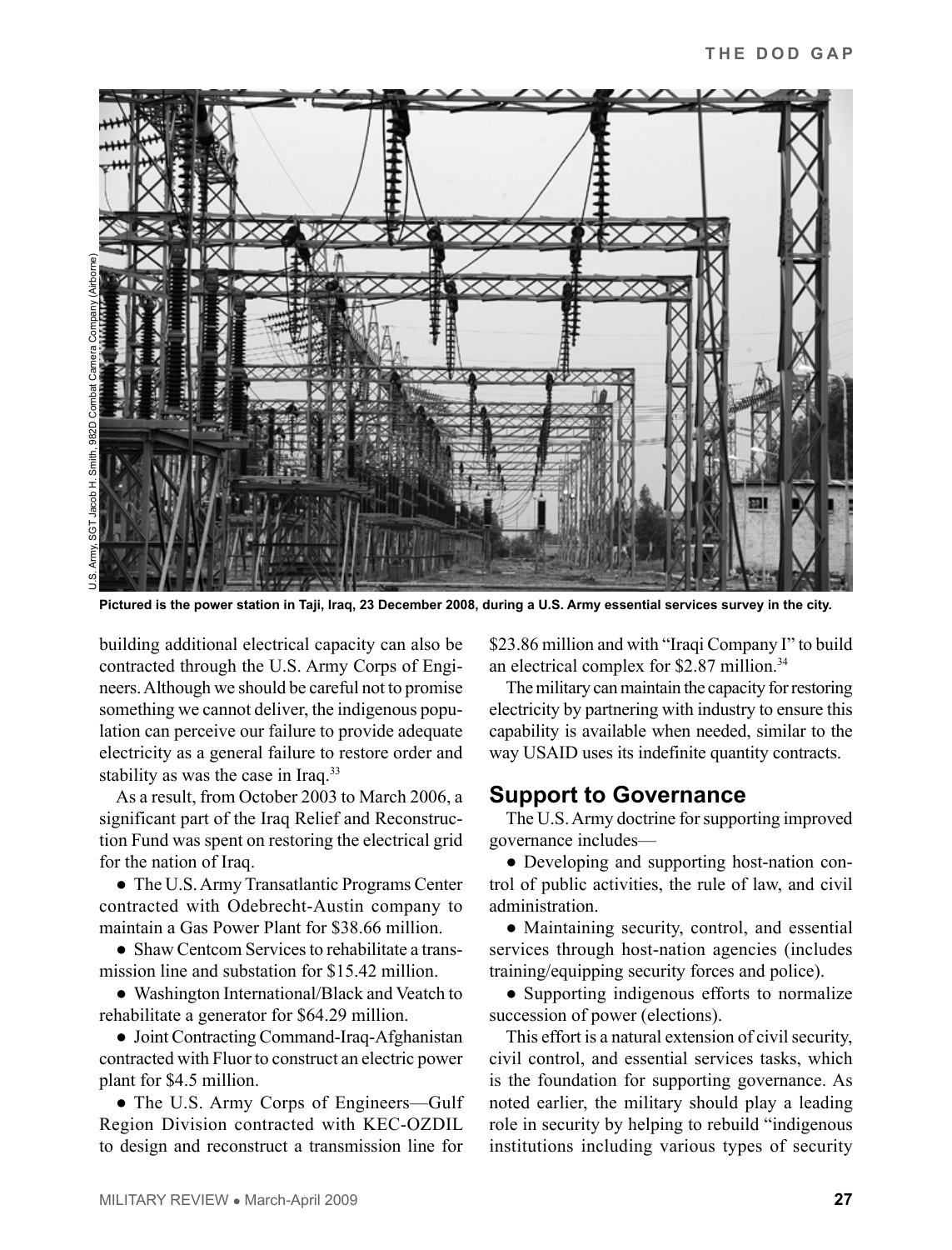forces, correctional facilities, and judicial systems necessary to secure and stabilize the environment." However, other agencies like USAID can and should take the lead in developing "representative governmental institutions."35

Organizing, training, equipping, and advising foreign militaries, police, and border guards have become key tasks for our GPFs, thus potentially ending U.S. Special Forces (SF) monopoly on training of foreign security forces.<sup>36</sup> The U.S. Army should institutionalize this non-SF capability by establishing a "specialized training brigade" to train foreign military, police, and border guard units. Some argue that training police and border guard units risks DOD efforts to promote civilian capacity building and DOD could end up holding the bag for these tasks. However, DOD must realize that doing all it can to provide a secure environment for others in the interagency to operate on the ground is the key to success, and that success is unlikely to occur without building a host-nation police and border guard capability. Worse yet, DOD will most likely be left holding the bag. For example, 400 Navy reservists from hospital corpsmen to explosive ordnance specialists were recently mobilized to undergo six weeks of customs inspection training to perform these duties in support of the Army in Iraq.37 Until U.S. government civilian partners arrive, CA units can fill gaps and are capable of "creating, resourcing, managing, and sustaining the institutions and processes through which a society is governed, protected, and also prospers."38 This work can initially be done by "CA specialists in public administration, environmental management, and public safety areas" 39

To narrow the gap further, DOD should again look to USAID and its partners. USAID has approximately 15 primary contractors for governance, 150 sub-contractors, and 20 affiliates.<sup>40</sup> Rather than building additional capacity for governance, DOD should focus on providing security to keep the experts safe on the ground.

#### **Support to Economic and Infrastructure Development**

The final Army stability operations task, "support economic and infrastructure development," includes helping host nations develop both the capability and capacity to support these areas. Army



**Members of the Embedded Provincial Reconstruction Team and USAID stop at a local business in the heart of Haditha's market place to speak with the locals on how the area is growing, 26 May 2008.**

doctrine does not say what to do to accomplish the task. However, doctrine does acknowledge DOS technical sectors in this line of operation to include: reconstituting power, transportation, communications, health and sanitation, fire fighting, mortuary services, and environmental control. When these basic needs are restored, the task shifts to stabilizing the economy: providing employment opportunities, initiating market reforms, encouraging domestic and foreign investment, overseeing monetary reform, and rebuilding public structures.<sup>41</sup>

The Department of Defense's capability to provide essential services is critical to infrastructure development. Given the current gaps in DOS capacity to contract and oversee infrastructure development, the U.S. Army Corps of Engineers and other organizations with contracting capabilities such as USAID may have to take the lead on larger infrastructure development projects, particularly in the short-term.

Even though civilian agencies should have the lead for economic development, the military has some effective tools like the Commander's Emergency Response Program. The program is used to promote local economic activity, and in some cases (such as Iraq), allows DOD to play a significant role in economic development. For example, the Task Force for Business and Stability Operations in Iraq helps revitalize Iraq's economy by leveraging DOD's current \$10 billion per month cost of sustaining operations in Iraq. This level of spending can have a significant impact on local economic development across several sectors.<sup>42</sup>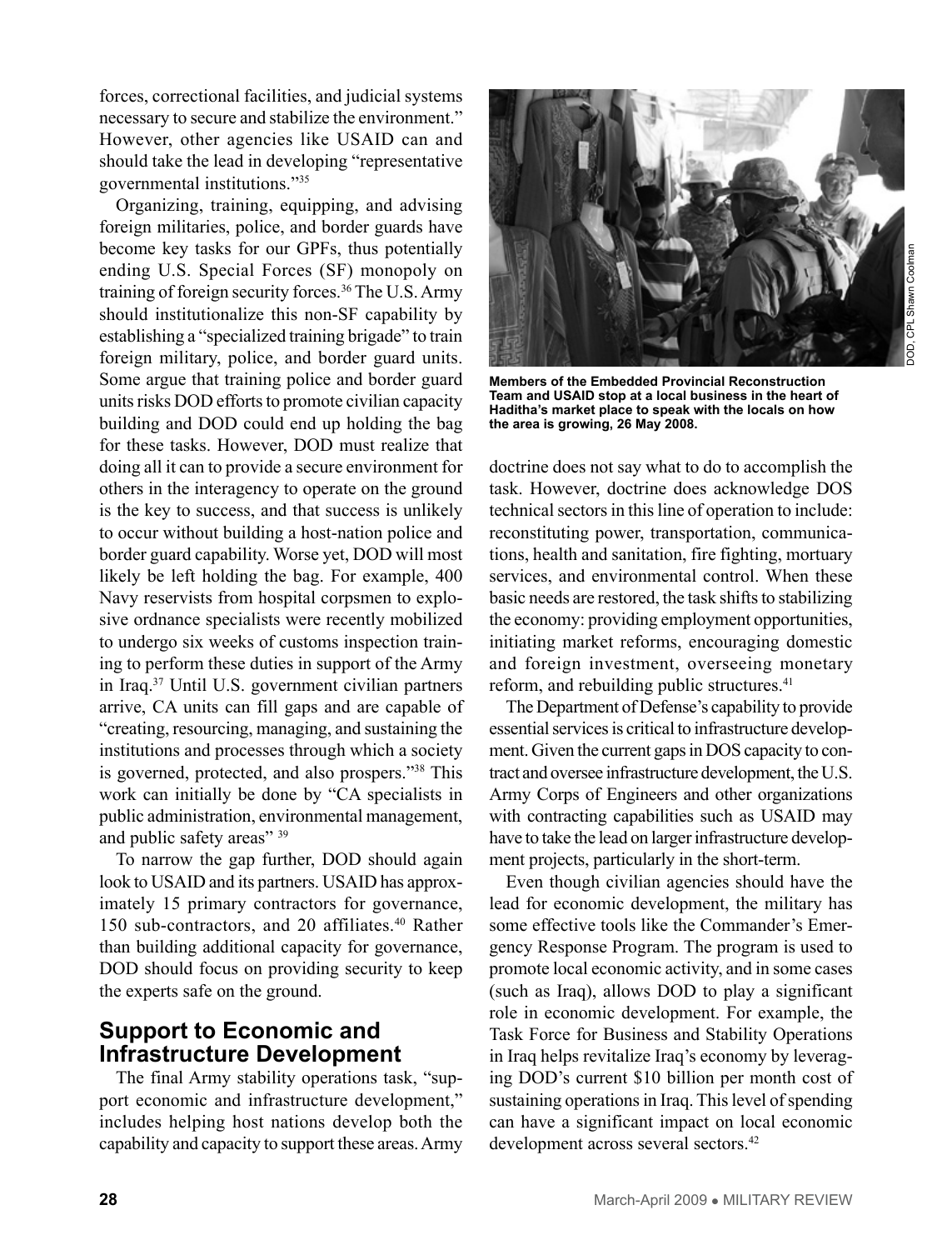Civil affairs units can also provide expertise in economic development, civilian supply, food and agriculture, public transportation, public works and utilities, and public communications.43 Private industry for this sector includes AECOM, Louis Berger, URS, Fluor, Washington Group, Perini Corporation, Parsons Iraq JV, KBR, Black & Veatch, Parsons Delaware, Lucent, and Contrack.<sup>44</sup>

Success in narrowing the civil-military gap requires innovative use of GPFs and non-GPFs in close coordination with USAID, its private sector partners, and others in private industry. How can DOD make this work more effectively?

# **Thoughts on Stability Operations**

Some analysts have proposed much larger investments in stability operations, while others support the status quo or oppose investing much at all in the effort. Andrew F. Krepinevich, has argued it is time for DOD to create "a standing capability for training and advising indigenous and allied military forces."45 He has also pushed for converting a "substantial" number of Army brigades to stability operations.46 Krepinevich contends that post-Cold War conventional combat—the 1991 Gulf War and Second Gulf War in 2003—demonstrated the "enormous overmatch" U.S. forces have over enemies that challenge them in conventional warfare.<sup>47</sup> He notes that despite this dominance in conventional warfare, the U.S. Army plans to create six additional brigades, and the Marines will "add a regimental combat team to round out their three division-wing teams" with the 92,000 personnel increase in our ground forces.48 Krepinevich also stresses that the conventionally focused U.S. military failed to respond effectively to irregular challenges in Vietnam, Afghanistan, and Iraq.49

On the other hand, General Chiarelli believes that DOD simply does not have the luxury to divide forces into combat and stability units. He has argued for "developing full-spectrum capabilities across" the armed forces.<sup>50</sup> He acknowledges that the Army may need to expand some "specialized units," like "civil affairs, engineers, information operations, and others that play critical roles in stability operations."51 Chiarelli does not think GPFs should train indigenous security forces. He says they should have the "inherent flexibility"

to perform this mission when Special Forces lack the capacity to meet expanding requirements. According to Chiarelli, these requirements should be resourced from units already operating in the battle space, instead of cherry-picking personnel to augment externally resourced training teams.<sup>52</sup> Colin S. Gray concurs with Chiarelli's assessment and goes further by suggesting stability operations should not be viewed as a "separate matter," but as a part of the counterterrorism and counterinsurgency strategy. Gray predicts that since "protracted irregular warfare will not prove domestically sustainable [in the U.S.], it has to follow that there will be only a modest policy demand for stability and reconstruction operations."53

Perhaps even more than Directive 3000.05 itself, AFRICOM's establishment suggests that security and development are inexorably linked and the U.S. is making a long-term commitment to stability operations.

Though Krepinevich's call to create a standing force to train foreign security personnel has merit, it is not realistic to create several brigades solely for stability operations when DOD is under constant pressure of budget constraints, rising operating tempo, and the whole-of-government approach is a less costly way for DOD to conduct stability operations.

The proposed strategy allows U.S. departments and agencies to exercise their core competencies instead of building redundant capabilities to guard against self-fulfilling prophecies. ("Civilians will not be there to help.") Chiarelli is correct to suggest that standing forces are not required for stability operations, but specialized units should be expanded, such as civil affairs, engineers, military police, and others to fill critical gaps. However, it is unrealistic to suggest GPFs should only train foreign security forces when Special Forces lack the capacity to do so. For the foreseeable future, the U.S. military is unlikely to have enough Special Forces to satisfy all foreign training requirements. Now is the time to institutionalize this capability by creating a "specialized training brigade" before we lose it yet again.

# **Africa Command (AFRICOM)**

The AFRICOM model has significant implications that can enhance DOD stability operations capabilities and further refine DOD's role in the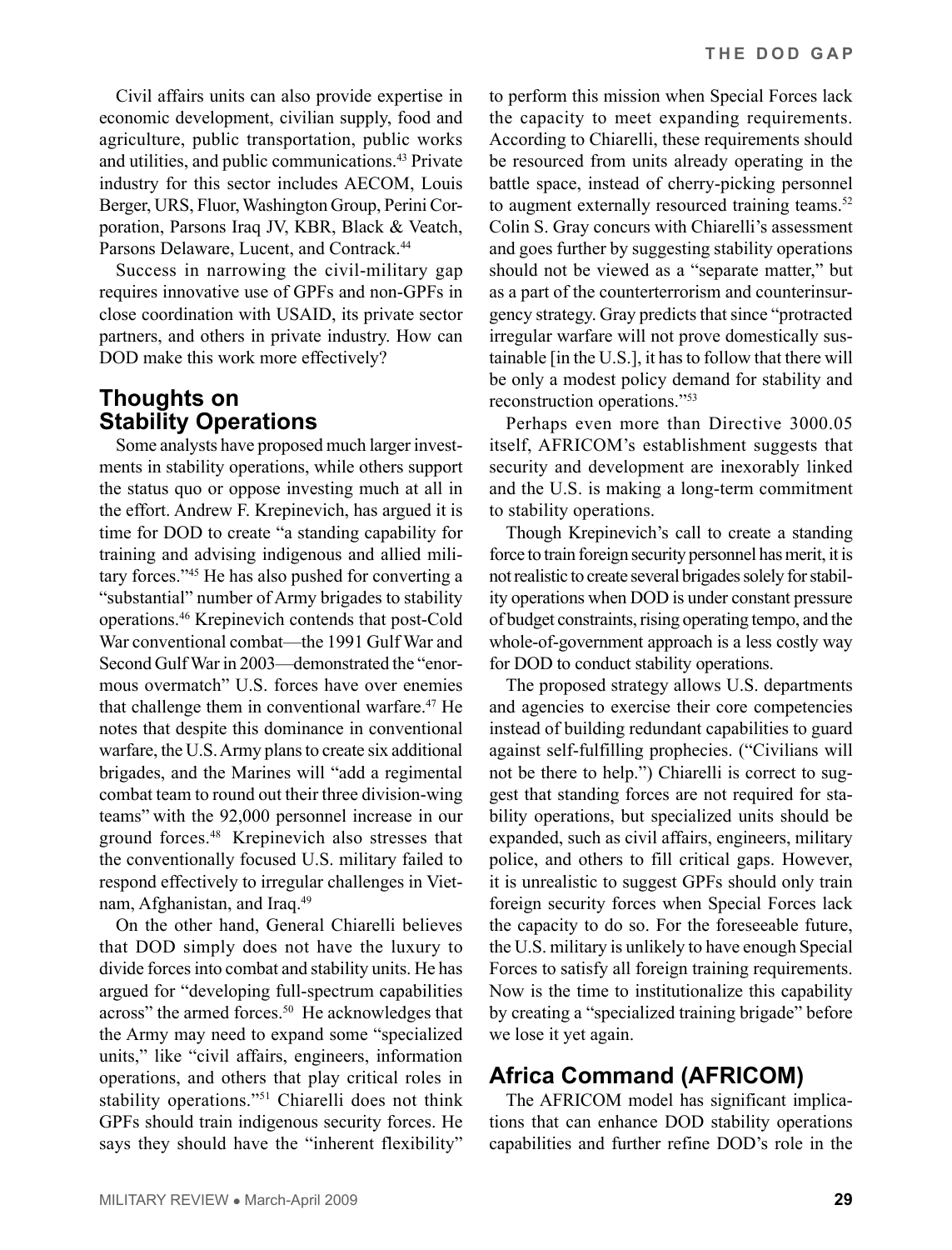whole-of-government approach. In 2007, 8 of the 10 most fragile states were in sub-Saharan Africa, up from 6 in 2006.<sup>54</sup> AFRICOM offers a new way to respond to crises and to prevent fragile states in Africa from relapsing into instability. On 6 February 2007, President Bush declared, "This new command will strengthen our security cooperation with Africa and help create new opportunities to bolster the capabilities of our partners in Africa."<sup>55</sup> He went on to say that the command "will enhance our efforts to help bring peace and security to the people of Africa and promote our common goals of development, health, education, and economic growth in Africa."56

Africa Command is unusual for a combatant command (COCOM), whose traditional role is fighting and winning wars. Arguably, more than any other DOD initiative, AFRICOM demonstrates that DOD recognizes that security and development are inextricably linked and must be delivered simultaneously.57 If AFRICOM is successful, its experience could be a model for partnerships with fragile and post-conflict states and have a significant impact on the other combatant commands in terms of missions and organization.

# *AFRICOM offers a new way to respond to crises…*

The Department of Defense should initially commit the "specialized training brigade" in support of AFRICOM to address its security-developmental challenge. As AFRICOM's mission requirements mature and the brigade demonstrates its capability, other COCOMs could also be supported. It should also create a new, fifth civil affairs command to augment AFRICOM's mission requirements. Instead of the new civil affairs command being entirely from the reserves, the Army should make at least one of the new CA battalions an active component. If the U.S. Military can afford to dedicate the only active CA brigade in the Army to the Special Operations Command, then DOD should be able to resource a CA battalion for AFRICOM, the only non-warfighting combatant command in DOD.

However, CA is not a "silver bullet" for filling the civil-military gap. Some analysts have recently called for ending "the practice of using CA soldiers to



**U.S. Army MAJ Becky Morris, center, the commander of Charlie Company, 486th Civil Affairs, and a coalition member, left, both from Combined Joint Task Force-Horn of Africa, walk with a member of Business Executives for National Security, right, during their visit to an internally displaced personnel camp in Te Tugu, Uganda, 23 January 2008.**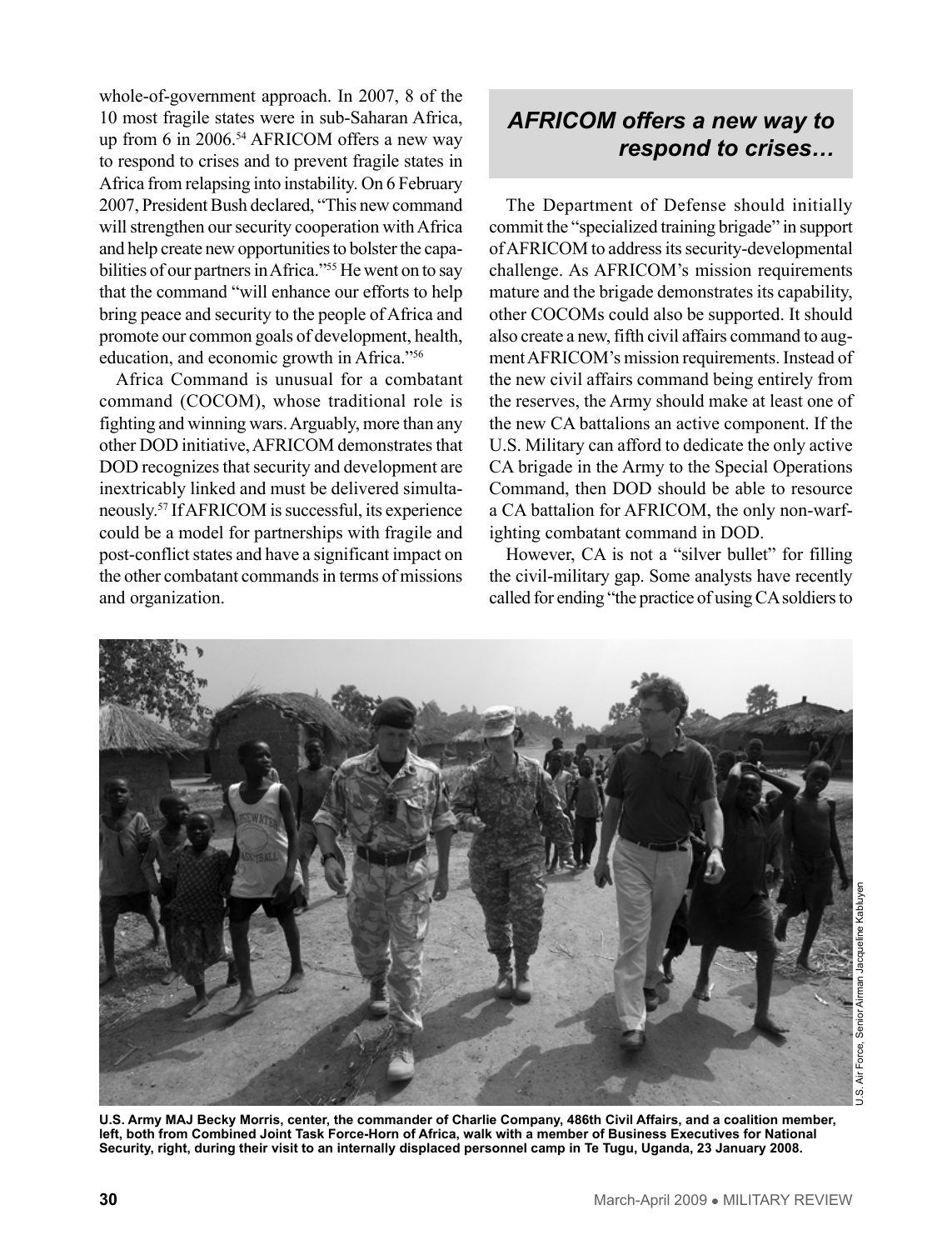fill civilian vacancies where highly skilled civilians are required."58 Additional CA capacity is needed, but to have more credibility, CA must recruit the right kinds of professionals and properly train them to perform their missions, because CA will continue to be called upon to fill critical civilian jobs during stability operations.

Civilian U.S. government agencies should not fear AFRICOM, but embrace it. AFRICOM offers the opportunity to work with DOD on a day-to-day basis to secure and develop Africa. Assuming AFRICOM eventually becomes the model for whole-of-government approach to stability operations, it is in the genuine interest of all with a stake in stability operations to send their very best talent to help shape AFRICOM.

### **Need for Effective Contract Management**

Finally, it is clear DOD must rely on private industry partners to fill gaps during stability operations. To strengthen rule of law, restore electrical power, support governance, and other civilian oriented tasks, DOD must create a more flexible and responsible contract management system. While private industry can provide high quality and specialized services at lower cost, inadequate DOD contract oversight has resulted in overcharges for services. One of the better-known incidents is KBR's overcharging DOD by \$28 million for food services that were not provided in Iraq. Corruption is another issue. Some have been tempted to take small kickbacks from local sub-contractors, which auditors have often failed to detect. KBR employees in Kuwait received \$6 million in kickbacks from a local firm. Lack of accountability is another problem. Several DynCorp contractors were "implicated in sex crimes, prostitution rackets, and illegal arms trafficking" but escaped prosecution because the U.S. lacked jurisdiction in Bosnia.59 Contractors may not always be dependable. Some may choose to abandon their contracts, and it may be difficult to replace them since contractors work in dangerous environments.<sup>60</sup>

Nonetheless, it is almost impossible to operate without contractors today. DOD should create a CONUS contracting office with contract management specialists and subject matter experts who can ensure efficiency and security in out-sourcing.<sup>61</sup> DOD must train select military personnel to manage and integrate these contractors better into the force

# *…DOD should create a CONUS contracting office with contract management specialists…*

structure. DOD can no longer afford to rely on ad hoc contractor management systems.<sup>62</sup>

The Department of Defense should also consider creating a contracting command to support AFRI-COM. Not only would the unit support AFRICOM's contracting requirements, it could be the training ground for a corps of DOD contractors dedicated to stability operations. There may also be a need to designate a lead agency at the national level to manage U.S. reconstruction and stabilization contracting by establishing a code of conduct for industry standards for contracting, and overseeing all reconstruction and stabilization contracts. USAID already has contracting expertise for development-related services, so it may be able to lead or support this effort.

# **Conclusion**

The Department of Defense should not assume its civilian counterparts will not be there on the ground. Although DOD is capable of performing some tasks across all stability lines of operations, it must do more to establish a secure operating environment. DOD simply does not and will not have sufficient resources to accomplish all the tasks related to stability operations on its own; as a result, it must *commit* to protecting its civilian counterparts, while filling gaps until they build their capacity on the ground.

To do this, DOD should employ most of its GPFs for security-related tasks, while creating a "specialized training brigade" to institutionalize non-SF capabilities to train foreign security forces. DOD should also expand CA capabilities in the active Army and build more capacity for military police, engineers, and other specialized units to fill the gaps. Even without building significant capacity to support governance and economic and infrastructure development, DOD can mitigate risks by partnering more effectively with USAID, its private sector partners and others in industry. DOD can also do a better job managing its relationship